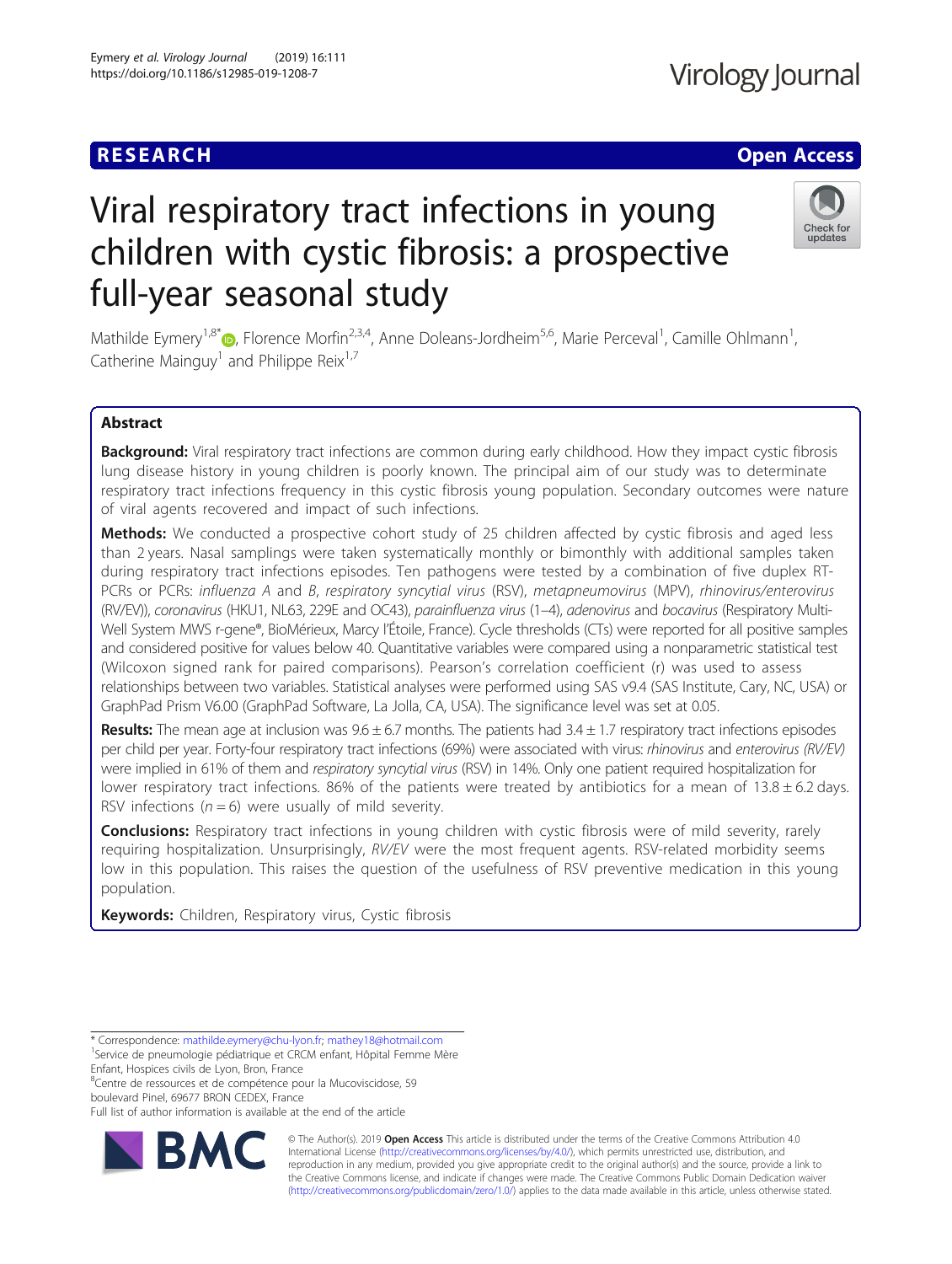# Background

Cystic fibrosis (CF) is a rare genetic condition affecting more than 90,000 people worldwide. Despite implementation of neonatal newborn screening programs in some countries and improvement in patient care over the last few years, CF-related lung disease remains the main cause of morbidity-mortality in these patients. The role of bacterial pathogens such as Staphylococcus aureus (SA) and Pseudomonas aeruginosa (PA) has been extensively studied for several decades whereas the respiratory viruses pathogenesis remained little explored. The availability of new diagnostic molecular tests to detect virus infections has recently boosted the interest in evaluating their impact during pathological conditions such as CF in children  $[1-9]$  $[1-9]$  $[1-9]$  $[1-9]$  and in adults  $[10-15]$  $[10-15]$  $[10-15]$  $[10-15]$  $[10-15]$ .

There is however a critical lack of data describing viral respiratory tract infections (RTIs) in young children with CF aged less than 2 years, when RTIs are particularly frequent and potentially more severe at this early period of life. Some studies conducted in the late 1980s and 1990s have drawn a pessimistic scenario of viral RTIs in this vulnerable population that is no longer observed. In these seminal studies, clinical manifestations were described as severe, frequently requiring hospitalization and prolonged oxygen supply or mechanical ventilation [[16](#page-7-0)–[18](#page-7-0)]. Some patients were described as acquiring pathogens such as PA in the weeks or months following RTI [[18,](#page-7-0) [19](#page-7-0)]. At that time, respiratory syncytial virus (RSV) was found to be the most frequently recovered virus, but diagnostic tools were limited to immunological assays and viral culture, thus limiting the spectrum of virus that may be recovered. Recent studies have shown that RSV epidemics may be associated with the occurrence of more pulmonary exacerbations [\[20\]](#page-7-0), but RSV is rarely responsible for hospitalization because of respiratory events in CF patients [[21,](#page-7-0) [22\]](#page-7-0).

We designed a prospective cohort study to better explore the frequency of RTI, along with their severity, the nature of viral agents recovered and the associated short-term outcomes.

# Material and methods

#### Patient recruitment

Between March 2015 and April 2016, 33 families were contacted. Eight refused to participate (three because repeated nasal swab samplings were required, two because of the overall burden of the study, two for unexplained reasons, one for a language barrier issue). Finally, 25 young children with CF aged less than 24 months were recruited to participate in the study. All had confirmed CF based on compatible clinical features associated with two positive sweat tests (sweat chloride concentration  $\geq 60$  mmol/L) and/or two CFTR gene mutations. None received palivizumab because it is not used in our current practice.

# Study design, ethics, objectives and outcome measures

This was a prospective cohort study conducted in a single pediatric center (Lyon, France). The study was approved by the local Institutional Review Board (Comité Consultatif de Protection des Personnes dans la Recherche Biomédicale, Lyon; No. 2014-AO1387640). Parents or legal guardians gave their assent and signed an informed consent form before their children entered the study.

The primary outcome measure was the frequency of RTIs per year. The secondary outcomes measured during the year of follow-up were: (1) virus identification by multiplex PCR; (2) number of hospitalizations, number of oral/intravenous antibiotic courses, steroids, bronchodilator use, number of days of parental work absenteeism, unscheduled outpatient visits; (3) difference in weight Z-scores between the start and the end of the study; (4) comparison between virus-negative and -positive RTIs for age and weight Z-score at inclusion, difference in weight Z-scores between the beginning and end of the study period, total number of RTIs, cumulative number of days of antibiotics; (5) percentage of samples positive for PA and SA out of the the total number of samples taken routinely during the study, new isolation of a pathogen.

### RTI identification, nasal swab sampling and viral analysis

It is routine practice in France for chest physiotherapists to visit patients at home to ensure regular chest physiotherapy and respiratory surveillance. As already reported [[23\]](#page-7-0) we thought that proper nasal sampling and filling out diaries by parents may be difficult to perform repeatedly over a long period of time; chest physiotherapists were therefore involved in the study to take nasal samples and recognize RTIs. Parents and chest physiotherapists were instructed to recognize RTI using a modified clinical score already used in a previous study conducted by van Ewijk and al in young children with CF [\[9](#page-7-0)]. There, the score was systematically performed twice weekly by parents, while in our study it was used on request by parents and physiotherapists to detect or confirm a possible RTI episodes revealed by the occurrence of symptoms. Briefly, Upper and Lower respiratory tract infection (URTI and LRTI) symptoms as well as general signs such as fever were recorded and a score calculated. In case of doubt, parents could ask the research nurse (by phone) or their chest physiotherapist (during the home visit) to confirm their findings. When the score was over 2, a nasal sample was collected at home by the chest physiotherapist within a maximum 3 days after the beginning of the symptoms, or at the center when the episode was coinciding with a visit.

Furthermore, nasal swabs were systematically scheduled (even in absence of RTI signs) at the following frequencies depending on viral seasonality: every month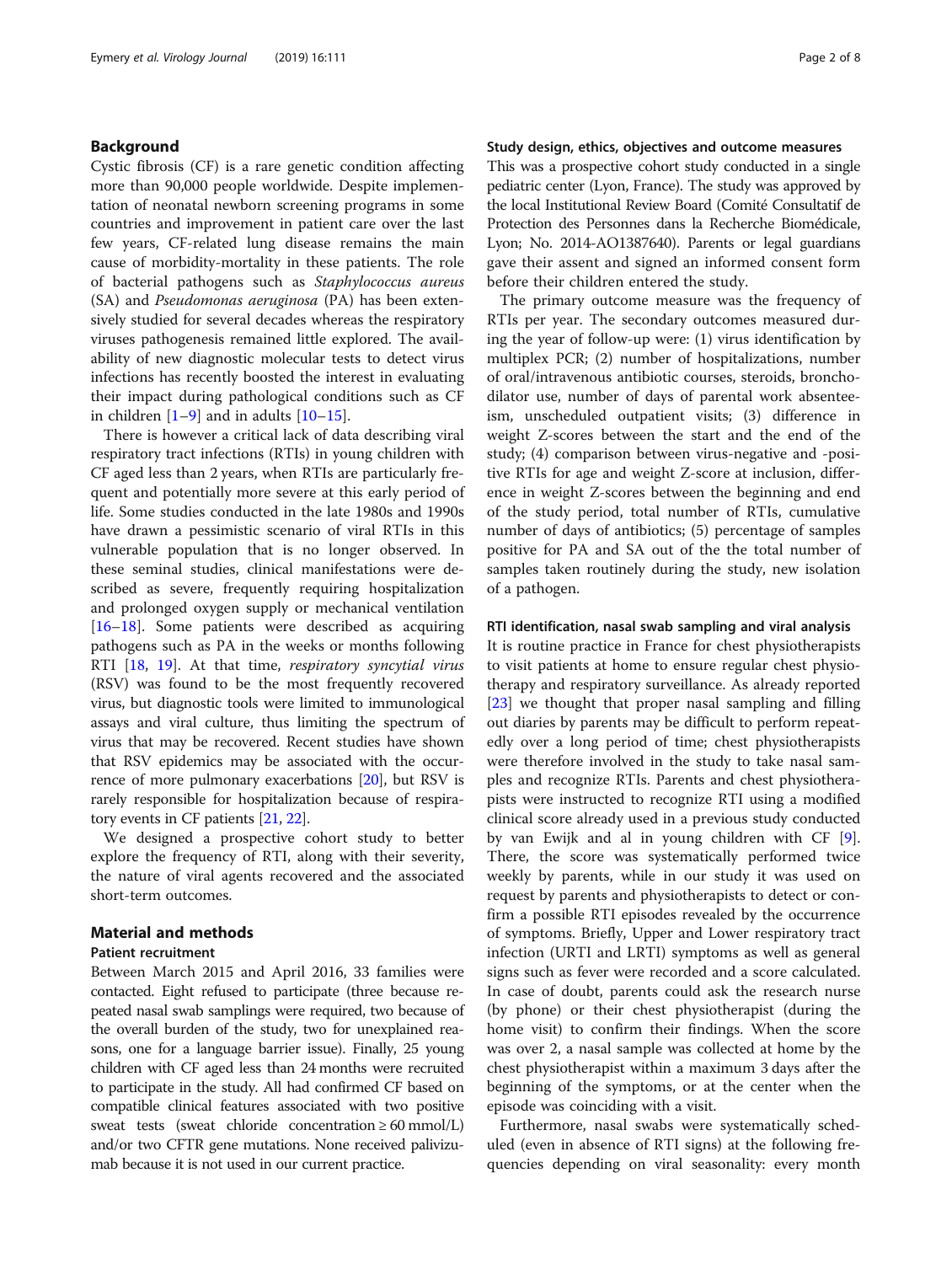from September 1st to March 31st and every 2 months from April 1st to October 31st during the year following inclusion in the study.

Nasopharyngeal samples were taken according to a recently described procedure using swabs (Sigma-Virocult® M40 compliant. MWE. Corsham Wiltshire, UK) after saline instillation [[24\]](#page-7-0).

Respiratory specimen sampling (pharyngeal swabs) for bacterial cultures was performed at each center visit (four to six samples per patient per year depending on the age at inclusion). Bacterial cultures were performed on specific medias in order to identify major CF pathogens such as SA or PA. Colonies morphology, gram staining were than used for a first identification of each bacterial species. Than a MALDI-TOF-MS approach was done for the final identification.

Ten pathogens were tested by a combination of five duplex RT-PCRs or PCRs: influenza A and B, respiratory syncytial virus (RSV), metapneumovirus (MPV), rhinovirus/enterovirus (RV/EV)), coronavirus (HKU1, NL63, 229E and OC43), parainfluenza virus (1–4), adenovirus and bocavirus (Respiratory Multi-Well System MWS r-gene®, BioMérieux, Marcy l'Étoile, France). Cycle thresholds (CTs) were reported for all positive samples and considered positive for values below 40.

#### Statistical analysis

Quantitative variables are reported as mean ± standard deviation. Quantitative variables were compared using a nonparametric statistical test (Wilcoxon signed rank for paired comparisons). Pearson's correlation coefficient (r) was used to assess relationships between two variables. Statistical analyses were performed using SAS v9.4 (SAS Institute, Cary, NC, USA) or GraphPad Prism V6.00 (GraphPad Software, La Jolla, CA, USA). The significance level was set at 0.05.

# Results

### Patient characteristics at inclusion

Twenty-five young children with a mean age of  $9.6 \pm 6.7$ months (range, 2–22.9 months) were included (Table 1). Half of them had siblings in their immediate family environment. Half attended exclusively family daycare. None received palivizumab and 22 patients (88%) were vaccinated against influenza virus. Sixty percent had commensal flora at inclusion.

# Primary outcome: RTI frequency

Eighty-five RTIs were identified for an average of  $3.4 \pm$ 1.7 RTIs per child per year. Virally proven RTIs were identified at an average of  $1.8 \pm 1.5$  per child per year. There was no correlation between age at inclusion and the total number of RTIs (Pearson correlation,  $r = -0.24$ ,  $p = 0.2353$ ) nor virus-positive RTIs (Pearson correlation,

| Gender (male/female)               | 15/10                 |
|------------------------------------|-----------------------|
| Premature birth <sup>a</sup> n (%) | 5 (20%)               |
| Season at birth <sup>b</sup>       |                       |
| Spring                             | 6 (24%)               |
| Summer                             | 6 (24%)               |
| Fall                               | 5 (20%)               |
| Winter                             | 8 (32%)               |
| Maternal smoking during pregnancy  | 4 (16%)               |
| Maternal atopy                     | 6 (24%)               |
| Parental smoking                   | 15 (60%)              |
| Siblings                           |                       |
| $\mathbf 0$                        | 12 (48%)              |
| 1                                  | 8 (32%)               |
| $\geq$ 2                           | 5 (20%)               |
| Daycare attendance <sup>c</sup>    | Family only: 13 (52%) |
|                                    | Small group: 8 (32%)  |
|                                    | Collective: 4 (16%)   |
| Demographics at inclusion          |                       |
| CFTR genotype with                 |                       |
| No CFTR function                   | 21 (84%)              |
| Residual CFTR function             | 5(16%)                |
| Unknown consequences               | $0(0\%)$              |
| Age at inclusion (months)          | $9.4 \pm 6.7$         |
| Range                              | $2 - 22.9$            |
| Anthropometrics (Z-scores)         |                       |
| Weight                             | $-1.3 \pm 1.4$        |
| Height                             | $-1.1 \pm 1.5$        |
| Vaccination coverage rates         |                       |
| DTPa-IPV/Hib <sup>d</sup>          | 25 (100%)             |
| Influenza                          | 22 (88%)              |
| RSV prophylaxis (palivizumab)      | $0(0\%)$              |
| Bacteria recovered at inclusion    |                       |
| Oropharyngeal flora                | 15 (60%)              |
| Staphylococcus aureus              | 8 (32%)               |
| Pseudomonas aeruginosa             | 1(4%)                 |
| Haemophilus influenzae             | 1(4%)                 |
| Virus recovered at inclusion       |                       |
| None                               | 10 (40%)              |
| <b>RV/EV</b>                       | 7 (28%)               |
| <b>Bocavirus</b>                   | 4 (16%)               |
| Influenzae                         | 2 (8%)                |
| Metapneumovirus                    | 1(4%)                 |
| Cytomegalovirus <sup>e</sup>       | 1(4%)                 |
|                                    |                       |

#### Table 1 Patient characteristics at inclusion

Number of patients 25

Results are presented as mean  $\pm$  SD or n (%)

<sup>a</sup>Birth before 37 weeks of gestational ag b Winter: 22/12 to 19/03, spring: 20/03 to 20/06, summer: 21/06 to 21/09; fall: 22/09

to 21/12 <sup>c</sup>Small group means fewer than four children, collective daycare means more than or

equal to four children

d DTPa- IPV/Hib vaccine: diphtheria-tetanus, acellular pertussis, inactivated

 $RSV$  0 (0%)

poliomyelitis, adsorbed conjugated Haemophilus influenzae type b vaccine<br><sup>e</sup>Cytomegalovirus was not part of the viral panel. It was identified from a respiratory sample by viral culture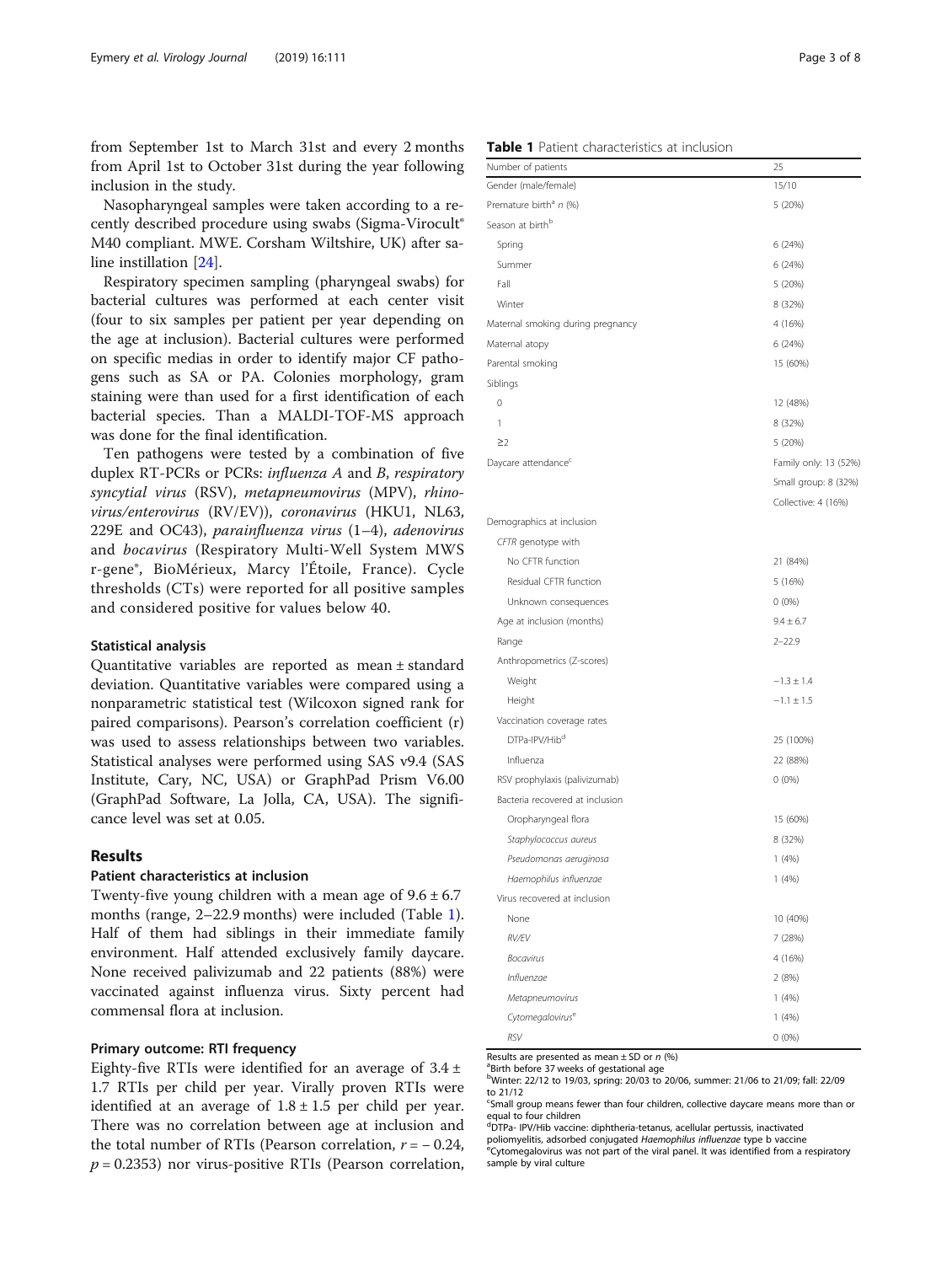# Secondary outcomes

# Viruses recovered during RTI

During the year of follow-up, 242 samples were collected (153 at home and 89 during a visit to the center), a mean of  $9.7 \pm 2.1$  samples per patient. Out of the 85 RTIs clinically identified, 64 samples (75%) were collected during symptoms occurrence, while 21 samples were not realized. Out of 64 RTIs sampled, 44 (69%) were associated with the identification of a viral agent (Fig. [2](#page-4-0) flow chart of virus sample results).

The viruses recovered during viral RTIs were RV/EV (27/44; 61%), RSV (6/44; 14%), adenovirus (6/44; 14%), influenza (4/44; 9%), bocavirus (3/44; 7%), parainfluenzae (2/44; 5%) and metapneumovirus (1/44; 2%). Eight viral



co-infections were identified during RTIs; one of them required hospitalization (Table [2](#page-4-0)).

For the six patients presenting a RSV infection, the clinical progression was uncomplicated (Table [3](#page-5-0)).

### Viruses recovered without RTI

One-third of the viral samples collected outside RTI episodes were virus-positive (Table [2](#page-4-0)). Compared to those recovered during RTI, the proportions were quite similar for RV, adenoviruses and metapneumovirus. However, a smaller proportion of RSV and influenza but a higher proportion of bocavirus and coronavirus were found in nasal swabs collected outside RTI periods.

# Comparison of virus-positive and -negative RTI outcomes (Table [4\)](#page-5-0)

No differences were found between virus-positive and -negative RTIs among the following outcome measures: age at inclusion, weight Z-score at inclusion, difference of weight Z-scores between the beginning and end of the study period, total number of RTIs and cumulative number of days of antibiotics.

# Viral RTI-related healthcare consumption

One hospitalization was directly related to a viral RTI (LRTI related to RV/EV–adenovirus co-infection) out of the five hospitalizations. The others causes of hospitalization were non-respiratory viral infection (gastroenteritis) in two cases, one for prolonged cardiorespiratory monitoring and one for surgery (hexadactylia).

Supplemental medications were needed in the vast majority of viral RTIs: oral antibiotics were prescribed at least once in 22 patients (88%) for a mean length of  $13.8 \pm 6.2$  days and a mean cumulative number of days of  $28.9 \pm 21$  days. Oral steroids were used in five patients (21%) for a mean length of  $4.4 \pm 1.4$  days because of prolonged or recurrent wheezing spells, and bronchodilators were used in four (18%) for a mean length of  $4.5 \pm 7.8$ days. A significant correlation was found between the total number of RTIs (virally proven or not) and the cumulative number of days under antibiotics used during the year of follow-up (Pearson correlation,  $r = 0.7941$ ,  $p < 0.0001$ ).

Viral RTI was associated with a mean  $0 \pm 0.2$  days of parental absenteeism.

#### Nutritional impact

At the beginning of the study the mean weight Z-score was  $-1.3 \pm 1.4$ ; it was  $-0.9 \pm 1.6$  at the end of the study. There was no correlation between weight Z-score differences between the start and the end of the study and the number of viral RTIs occurring during the year (Pearson correlation,  $r = -0.1708$ ,  $p = 0.4142$ ).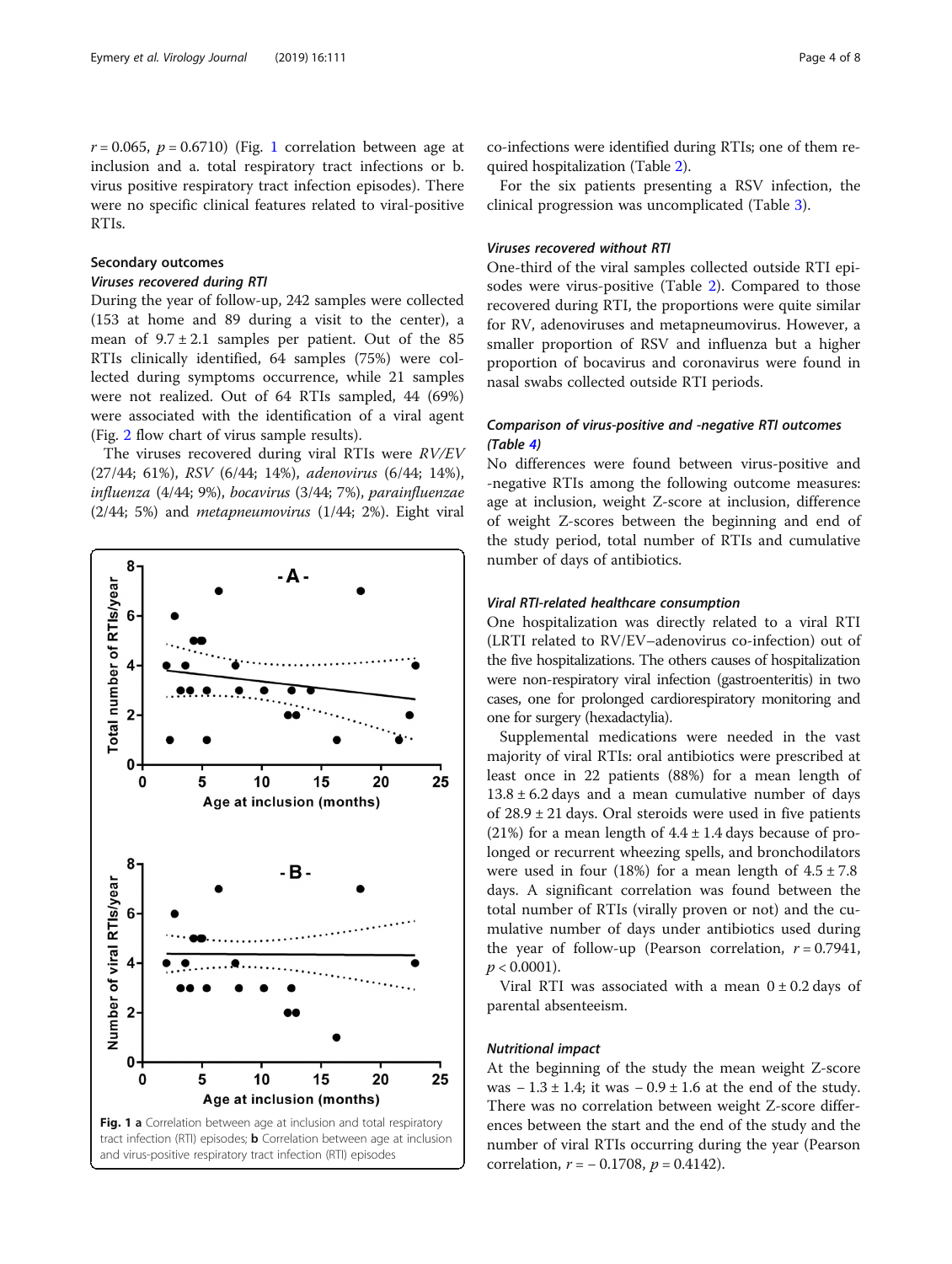<span id="page-4-0"></span>

# New pathogen acquisition

Four percent of the patients were positive for PA and 32% for SA at inclusion. A mean  $5.6 \pm 1.5$  swabs were taken during the scheduled visit at the center for bacterial analysis. During the study, new isolation of PA occurred in five patients (5/24; 21%) and in ten patients (10/17; 59%) for SA. It is noteworthy that while none of our participants had Stenotrophomonas maltophilia (SM) at inclusion, four acquired this bacterium during the study period. The small number of patients in each

| Table 2 Viruses recovered during RTI and without RTI |  |
|------------------------------------------------------|--|
|------------------------------------------------------|--|

|                            | During RTI ( $n = 44$ ) | Without RTI $(n = 60)$ |
|----------------------------|-------------------------|------------------------|
| RV/EV                      | 27 (61%)                | 31 (52%)               |
| Adenovirus                 | 6 (14%)                 | 9(15%)                 |
| RSV A/B                    | 6(14%)                  | 2(3%)                  |
| Influenza A/B              | 4 (9%)                  | 1(2%)                  |
| <b>Bocavirus</b>           | 3(7%)                   | 13 (22%)               |
| Parainfluenza 1-4          | 2(5%)                   |                        |
| Metapneumovirus            | 1(2%)                   | 1(2%)                  |
| Coronavirus                |                         | 9(15%)                 |
| Co-infections <sup>a</sup> | 8 (20%)                 | 8 (13%)                |

<sup>a</sup>co-infections during RTI: rhinovirus associated with adenovirus ( $n = 2$ ), RSV  $(n = 1)$ , bocavirus  $(n = 1)$ ; bocavirus associated with influenza  $(n = 1)$ , adenovirus ( $n = 1$ ) and adenovirus associated with RSV ( $n = 3$ ) Co-infections without RTI: rhinovirus associated with adenovirus  $(n = 2)$ , bocavirus ( $n = 2$ ), coronavirus ( $n = 1$ ); bocavirus associated with adenovirus  $(n = 1)$ , influenza  $(n = 1)$ , cytomegalovirus  $(n = 1)$ 

subgroup precluded further statistical analysis. However, there was a trend for a higher number of total RTIs in patients with new isolations of PA, and the same was noticed for SM (Table [5\)](#page-6-0).

# **Discussion**

# RTI epidemiology in young children with CF

Until recently, there were very few data describing RTI frequency, clinical consequences and nature of the virus recovered in young patients ( $\leq$  2 years) with CF using molecular diagnostic tools [\[6](#page-7-0)]. A consortium has been set up between the USA and Australia to precisely evaluate the impact of early respiratory viral infections in young children with CF (NCT01973192). We found that a mean 3.4 RTI episodes occurred in our patients over 1 year; the maximum number of RTIs recorded was seven in one patient. This frequency is in accordance with data reported by Collinson et al. in the late 1990s (3.4 URTIs per year in children under 6 years of age) using cultural or serological tools [\[18\]](#page-7-0), but is half the 3.8 episodes identified using PCR over the 6 winter months reported by van Ewijk et al. in a population of children with CF who were a mean 3.5 years old [\[9\]](#page-7-0). The most recent data published by the Swiss group did not provide a precise RTI frequency calculation because their methodology differed from ours [[6\]](#page-7-0). The reason for the LRTI frequency reported in our study likely stems from the scoring system itself and the way we used it for the purposes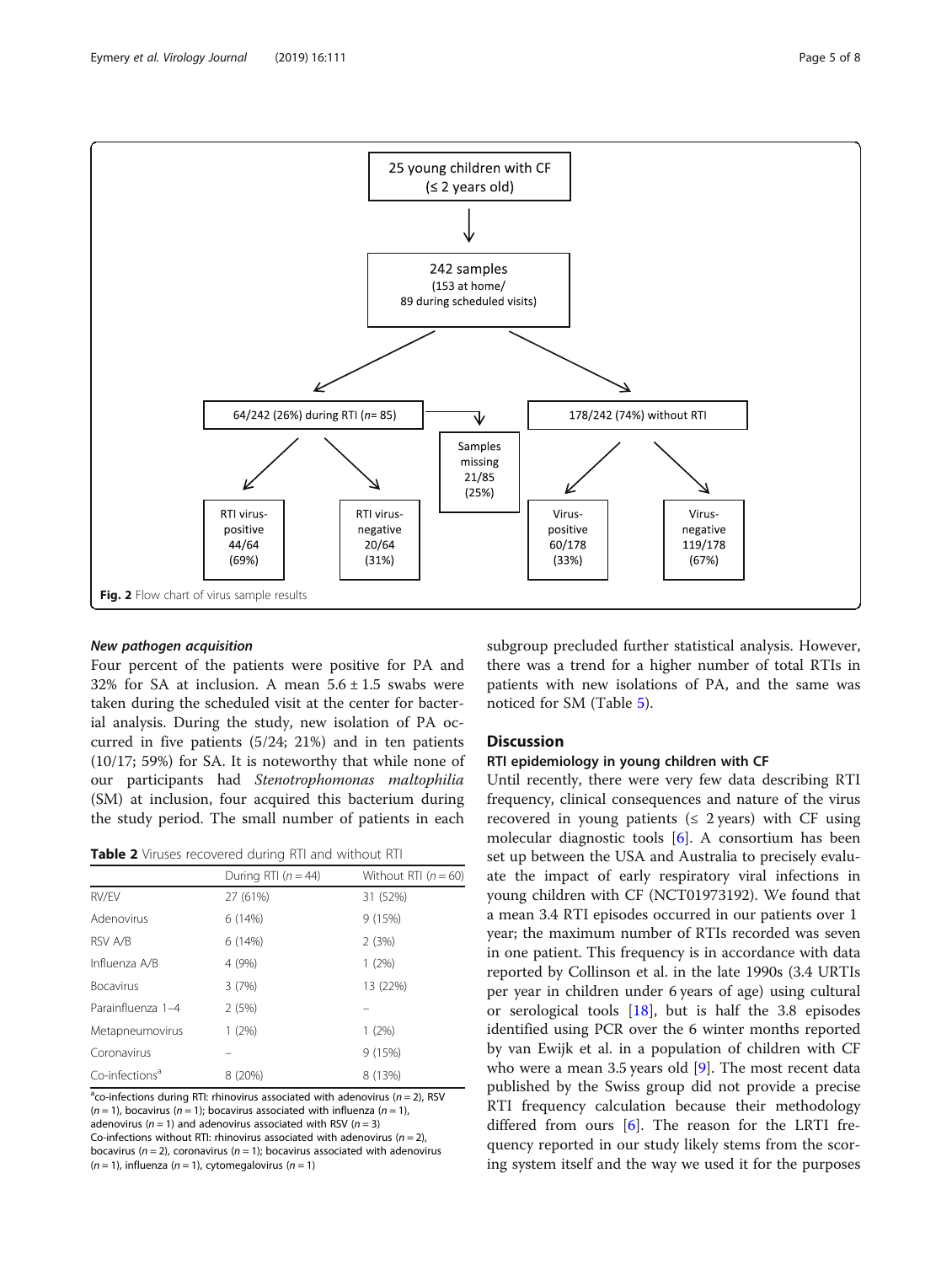|      |                  | Requirements for extra-care                             |             |                   |               |  |
|------|------------------|---------------------------------------------------------|-------------|-------------------|---------------|--|
|      |                  | Hospitali-zation/ Oxygen supply                         | Antibiotics | SABD <sup>c</sup> | Oral steroids |  |
| 16.3 | 22.9             | No/No                                                   | Yes         | Yes               | No            |  |
| 8.1  | 19.6             | No/No                                                   | Yes         | Yes               | Yes           |  |
| 4.0  | 12.8             | No/No                                                   | Yes         | Yes               | Yes           |  |
| 2.0  | $14.1^{\circ}$   | No/No                                                   | Yes         | No                | <b>No</b>     |  |
| 2.7  | 4.5 <sup>b</sup> | No/No                                                   | Yes         | No                | <b>No</b>     |  |
| 3.2  | $12.3^{\circ}$   | No/No                                                   | Yes         | No                | Yes           |  |
|      |                  | Age at inclusion (months) Age at RSV infection (months) |             |                   |               |  |

<span id="page-5-0"></span>Table 3 RSV infected patient's characteristics

<sup>a</sup>co-infected with RVh

**bco-infected with adenovirus** 

<sup>c</sup>SABD short acting bronchodilators

of the study. This so-called "respiratory illness" scoring system was developed by van Ewijk et al. for parents for self-recording of URTI and/or LRTI clinical symptoms. This clinical score was systematically measured twice weekly. In the present study, because of the high risk of errors in filling in the diary or giving up over a longer period of time (12 months vs. 6 in the van Ewijk et al. study), we chose not to use it on a systematic basis, but rather as an aid for both parents and home caregivers to detect RTIs and launch nasal sampling. Furthermore, it appears that some RTI episodes may have been missed using this score, particularly mild URTIs.

As expected in this young population, RV/EV remain the most frequently recovered viruses during RTI. Since the spread of molecular diagnostic tools, many studies have reported the same results in older children [[1,](#page-7-0) [4,](#page-7-0) [6,](#page-7-0) [9,](#page-7-0) [15,](#page-7-0) [25,](#page-7-0) [26\]](#page-7-0), adolescents and adults [[3](#page-7-0), [10](#page-7-0), [11](#page-7-0), [15](#page-7-0)]. Overall, RV/EV are responsible for 70– 80% of virally induced RTIs. However, we were more intrigued by the few RSV infections detected. Six patients were infected by RSV at a mean age of  $14 \pm 6.4$  months; none required hospitalization, and even in the youngest patients, the clinical course was uncomplicated. These findings contrast with those reported decades ago in unscreened CF babies in whom RSV infection was described as severe (requiring oxygen supply or invasive ventilation) in three out of seven patients (43%) [\[16](#page-7-0), [17,](#page-7-0) [27](#page-7-0)]. The overall better health status of the children with CF in the present sample is likely the main explanation for this result, as well as their older age at the time of RSV infection. These results are particularly interesting in terms of RSV infection prevention and subsequent clinical trials. Our population of patients was palivizumab-free. The American Academy of Pediatrics recommends the use of palivizumab in CF for targeted patients, particularly those with poor nutritional status or with several siblings [[28](#page-7-0)]. We speculate that precautions and preventive measures (hand washing, family daycare attendance, avoidance of virally infected individuals, etc.) followed by parents (on medical advice and on their own initiative) may be efficient enough to reduce virus circulation around these patients.

#### RV/EV carriage

Approximately one-third of the study population carried viruses without any symptoms. RV/EV were recovered in 51% of these cases. The clinical significance of this finding is currently unknown, as are the underlying mechanisms and potential consequences. Whether or not this was the same subtype of picornavirus (RV or EV) was not addressed in this study, but prolonged carriage has been reported [[4](#page-7-0), [29\]](#page-7-0). In a recent study conducted in a mean of

| Table 4 Comparison of outcomes in virus-positive and -negative RTIs |  |  |  |
|---------------------------------------------------------------------|--|--|--|
|---------------------------------------------------------------------|--|--|--|

| <b>TWIC</b> T COMPANDON OF OUTCOMES IN VIRGS DOSITIVE AND INEQUITE THIS |                 |                 |         |  |
|-------------------------------------------------------------------------|-----------------|-----------------|---------|--|
| Outcome measures                                                        | Virus $(-)$ RTI | Virus $(+)$ RTI | P-value |  |
| Number of episodes                                                      | $(n = 20)$      | $(n = 44)$      |         |  |
| Age at inclusion (months)                                               | $7.1 \pm 1.4$   | $8.3 \pm 0.9$   | 0.4668  |  |
| Total number of RTI episodes                                            | $4.6 \pm 0.3$   | $4.3 \pm 0.2$   | 0.6037  |  |
| Respiratory symptom duration (days)                                     | $7.8 \pm 0.5$   | $8.3 \pm 0.5$   | 0.9585  |  |
| Weight Z-score at inclusion                                             | $-1.4 \pm 0.3$  | $-1.4 \pm 0.2$  | 0.1166  |  |
| Difference of weight Z-scores <sup>a</sup>                              | $-0.5 \pm 0.2$  | $0.3 \pm 0.1$   | 0.5703  |  |
| Cumulative number of days of antibiotics <sup>b</sup>                   | $41.1 \pm 5$    | $37.8 \pm 3.2$  | 0.5646  |  |
|                                                                         |                 |                 |         |  |

Results are presented as mean  $\pm$  SD. Wilcoxon signed rank for paired comparisons <sup>a</sup>Weight Z-score at the end of the study period – weight Z-score at the beginning<br>bOver the vear of the study follow up b<sub>over</sub> the year of the study follow-up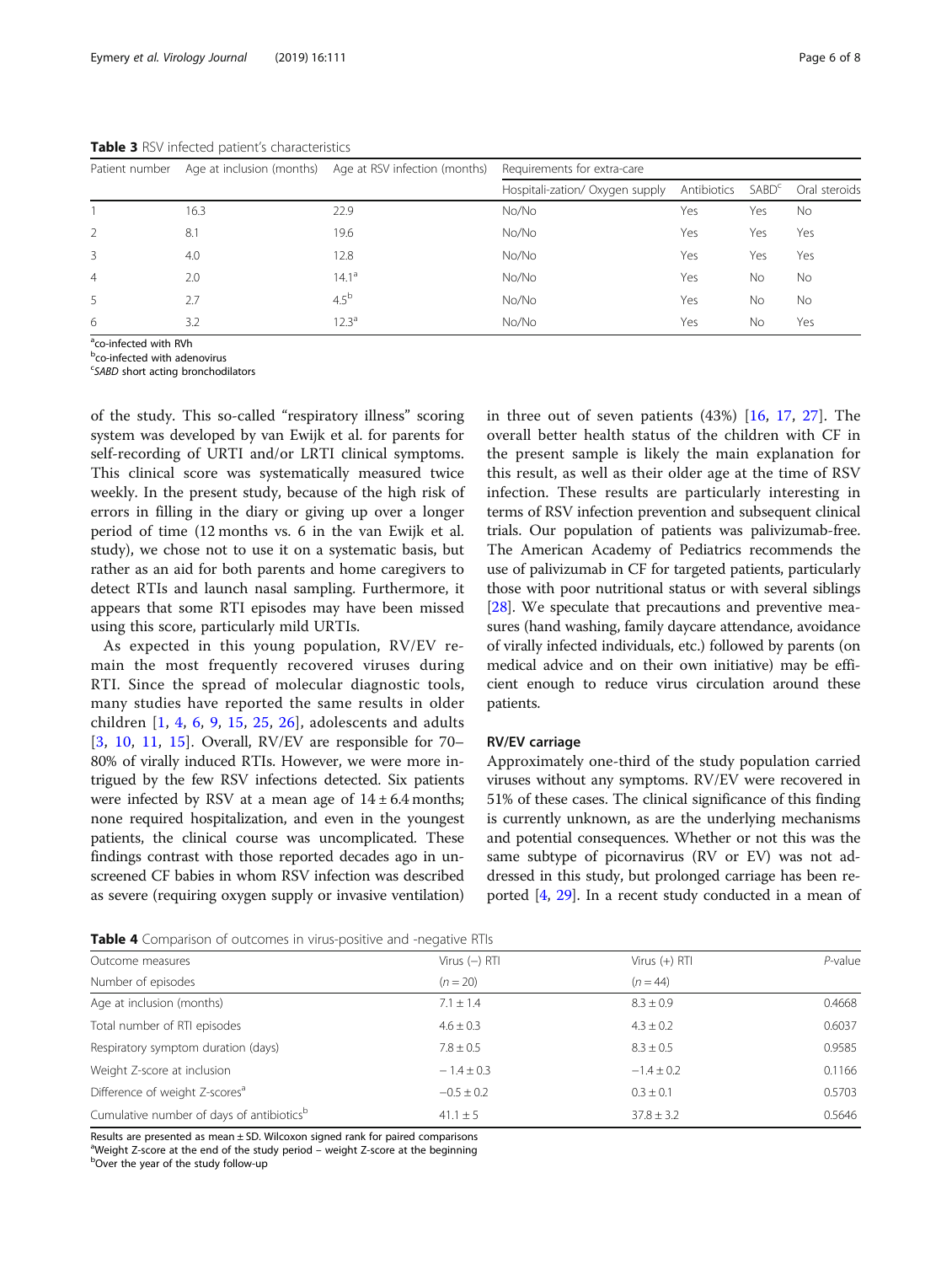<span id="page-6-0"></span>

|                          | $PA +$         | $PA-$         | $SA+$         | SA-           | $SM+$         | SM-           |
|--------------------------|----------------|---------------|---------------|---------------|---------------|---------------|
| n                        |                | 20            |               |               |               |               |
| Total RTI number         | $4.2 \pm 1.8$  | $3.2 \pm 1.7$ | $3.3 \pm 2.1$ | $3.5 \pm 1.6$ | $4.8 \pm 1.7$ | $3.1 \pm 1.7$ |
| Total virus positive RTI | $1.0 \pm 1.22$ | $2.0 \pm 1.6$ | $1 \pm 2.3$   | $2.3 \pm 1.5$ | $2.5 \pm 2.4$ | $1.7 \pm 1.4$ |

PA+: patient with new isolation of Pseudomonas aeruginosa (PA) during the study period PA-: patient without new isolation of Pseudomonas aeruginosa (PA) during the study period

SA+: patient with new isolation of Staphylococcus aureus (SA) during the study period

SA-: patient without new isolation of Staphylococcus aureus (SA) during the study period

SM+: patient with new isolation of Stenotrophomonas maltophilia (SM) during the study period

SM-: patient without new isolation of Stenotrophomonas maltophilia (SM) during the study period

3.5 years old (range, 0–17 years) CF patients population sampled weekly for 6 months, the authors found that patients with CF had a more frequent and prolonged carriage of RV in comparison to their healthy counterparts, even if the subtypes did not differ [\[4](#page-7-0)]. The authors conclude that "this may indicate increased viral replication and/or decreased viral antiviral defense in patients with CF." In younger patients (included within their first 3 months of life), Korten et al. found that RV without symptoms was detected in 20% of cases and that virus detection was less frequently associated with symptoms in comparison to healthy infants. This raises the question of the pathogenicity of these viruses in young patients with CF.

# Viral–bacterial interactions

We found that there was a trend toward a higher frequency of total RTI in young children in whom the first isolation of PA and SM occurred during the year of follow-up. However, we did not find the same trend for SA. However the study was not powered to specifically address this question, thus preventing us from drawing a firm conclusion. The risk factor that RTI represents for PA colonization was underlined several years ago, particularly after a severe episode of RTI [[17,](#page-7-0) [27](#page-7-0)]. Furthermore, major pathogen acquisition in young children with CF (PA, SA, Achromobacter xylosoxidans) may follow seasonality, underpinning the concept of predisposing seasonal environmental factors such as respiratory virus epidemics [\[30](#page-7-0), [31\]](#page-7-0). However, the trend identified herein for SM seems somewhat new and will need further attention. Whether viruses are able to directly alter airway bacterial flora in young patients with CF or these alterations are related to the frequent usage of antibiotics remains to be determined.

# Strengths and limitations of the study

This study's strengths include its prospective cohort design, one of the first such studies conducted in young children with palivizumab-free CF, preventing potential interference of the monoclonal antibody on respiratory viral epidemiology. At home, samples were taken by physiotherapists using a detailed protocol, ensuring collection of good-quality samples.

This study also has limitations. (1) There were fewer samples in comparison to recent studies  $[4, 6]$  $[4, 6]$  $[4, 6]$  $[4, 6]$ . (2) In our hands, despite the presence of healthcare providers at home, the scoring system used to help parents and professional caregivers identify RITs in children was weak and may have missed several mild RTIs. (3) The overall low number of samples in each subgroup make the analysis of some well-known risk factors of RTIs such as daycare attendance or tobacco smoke exposure impossible. (4) The subjects' median age at inclusion was 6.4 months, which is likely already "too late" to evaluate the clinical impact of some viral RTIs that are known to be more worrisome at the youngest ages (usually before 3 months of age). (5) Finally, healthy controls were not included for comparison purposes.

# Conclusion and future work

This study shows that respiratory viruses are responsible for around two-thirds of RTIs in young children with CF. In contrast to older studies and in accordance with more recent studies, viral RTIs are usually of mild severity, exceptionally leading to hospitalization. RSV infections were rare, and this raises the question of the usefulness of RSV preventive medication in this young population.

#### Abbreviations

CF: Cystic fibrosis; EV: Enterovirus; LRTI: Lower RTI; PA: Pseudomonas aeruginosa; RSV: Respiratory syncytial virus; RTI: Respiratory tract infection; RV: Rhinovirus; SA: Staphylococcus aureus; URTI: Upper RTI

#### Acknowledgements

Not applicable

#### Authors' contributions

ME: data collection and analysis, manuscript writing and review. FM: data analysis, results discussion, manuscript review. AD-J: data analysis, results discussion, manuscript review. MP: database work-up and data collection. CO: results discussion, manuscript review. CM: results discussion, manuscript review. PR: study design, data analysis, manuscript writing and review. All authors read and approved the final manuscript.

# Funding

This study was funded by two grants from the Association Logistique Lyonnaise Post Hospitalière in 2013 and 2014. These fundings were used to support the cost of virologic analyses.